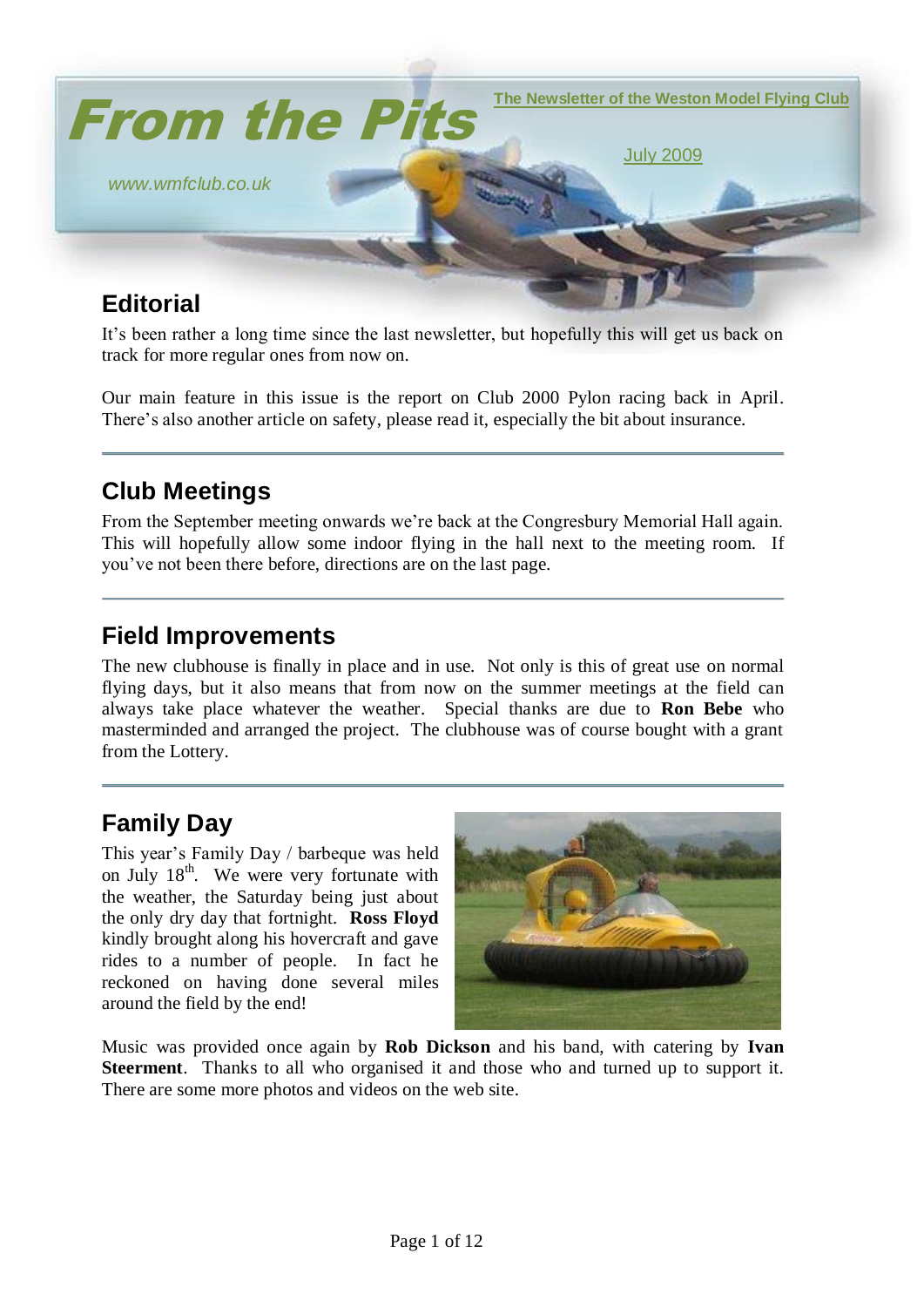# **Safety Reminders**

Just a few thoughts about safety. We don"t really have many safety issues these days, but it"s important not to become complacent.

### *Basic safety principles*

Some of these are club rules, some are just common sense, but all are worth remembering:

- 1. Always use restraints when starting your model, and always have it facing out of the pits. Recently the propeller and spinner came off a plane as it was being started and flew right across the ditch behind the pits. If the model had been facing outwards, the prop would have flown right through the pit area.
- 2. Don"t taxy in front of someone on the field (e.g. in the pilot box), because they can"t always see your plane if they are watching their own. And don"t taxy into or out of the pits for obvious reasons!
- 3. Mobile phones! It's a club rule but many people are still using mobiles in the pits.
- 4. Flying too far away can cause disorientation; a few models have been lost recently due to this.
- 5. Don't forget the sun (what sun?). Well, when it's there don't fly in front of it. This may sound obvious, but a couple of people have done so recently and lost sight of their models.
- 6. Don"t fly behind the flight line. See the field layout on the next page for details.

### *Insurance implications*

We mostly take our BMFA insurance for granted, as most of us have rarely if ever had to call on it. But it's important to remember some basic facts:

- 1. The BMFA insurance is third-part liability, i.e. it protects us against being sued for any damage or injury we may cause in the course of our flying activities.
- 2. Like any insurance company, they will not pay out if their terms and conditions are not adhered to.

Hence if there is an incident, and you are found to have not complied with all the relevant rules or guidelines, then there is a possibility that the insurance will not pay out. This means that you will be sued, and the club will also be sued (i.e. your actions will affect everybody).

- 3. A few years ago a silencer came off a plane and hit a car despite the plane being flown safely well inside the field boundary. Hence even the best and most careful pilots can have accidents due to equipment failure.
- 4. Damage to property like this can be serious enough, but if injury is caused the consequences can be enormous. The BMFA liability goes up to £5M as this is the level of compensation for serious injuries. Imagine being faced with such a claim and then finding that the insurance will not pay out because you didn"t comply with some club safety rule.

Having said all that, don't let it put you off flying; it's as safe as you make it!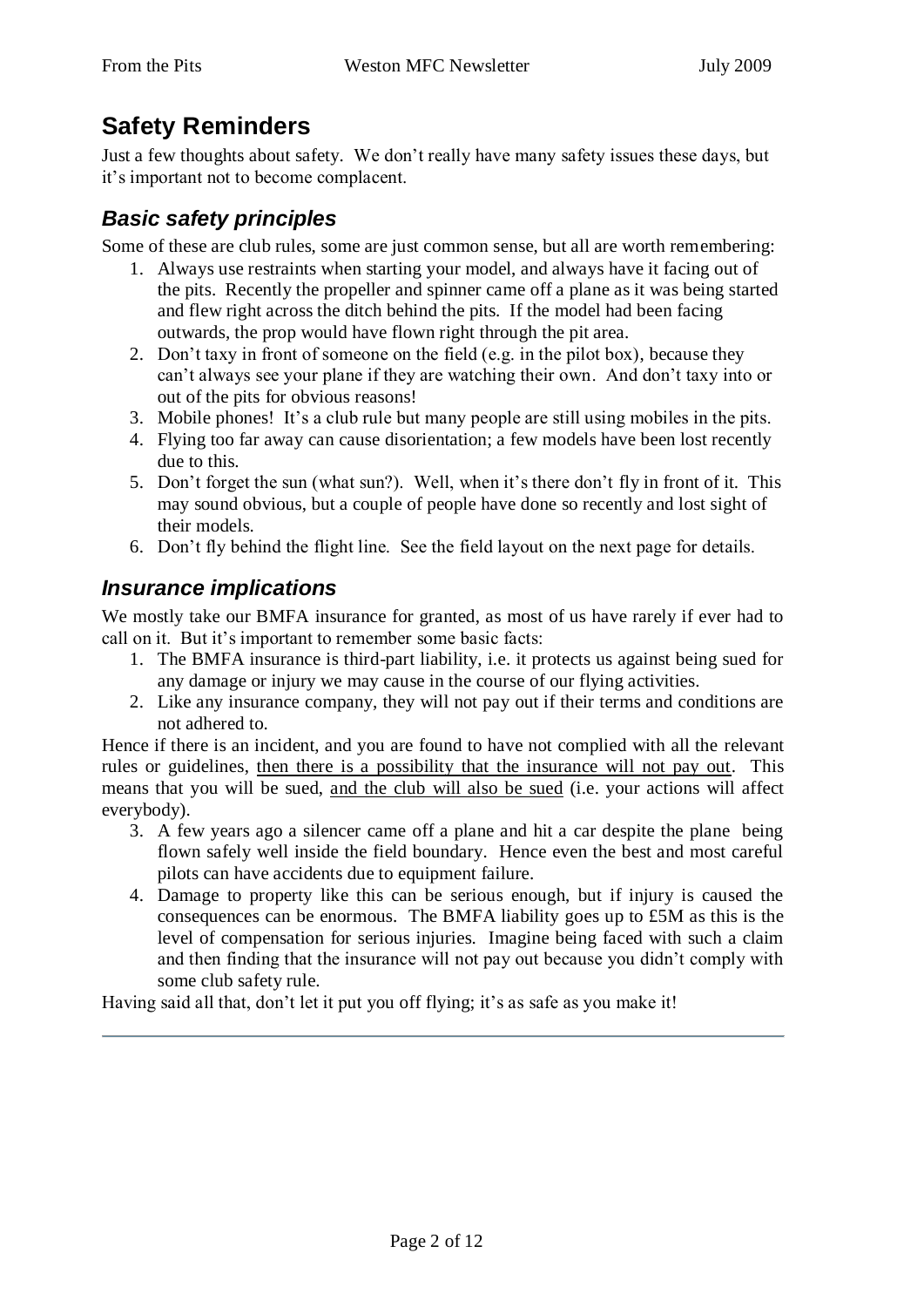# **Field Layout**

The flying arrangements at the field have been overhauled in the last year, with the addition of pilot boxes and the take-off cone. As you can see from the diagram there are 3 pilot box positions (marked PB on the diagram, and two pit locations, A and B. The pilot boxes are marked with green stakes, and should be small enough so that the pilots stand in



a group well within earshot of oneanother. The cone marks the take-off point, and should be about 20 meters away from the pilot box..

Finally there is a "flight line" which is an imaginary line through the current pilot box, parallel to the wind direction, and all flying takes place in front of this line. It has behind it the pits and cars, and this area is known as dead air space.

The first person at the field should decide which pits and pilot box to use depending on the wind direction, using the definition of the flight line given above. If the wind changes during the day, the position should be reviewed and changed if necessary.

So for example, if the wind is from the North or South, the pits would be at A and the pilots would stand on the West side of the field. With the wind West / East the pits would be at B.

# **FPV – First Person Viewing**

This is a new form of RC made possible by recent technology developments, where the plane contains a video camera and real-time link to the ground, and the pilot flies the plane by watching a view from the plane on a screen or goggles. At least one of our club members has successfully tried it.

However, if you are tempted, please see the guidelines set out by the BMFA on this subject. They can be found on the BMFA website and a copy was circulated by email recently. The document makes it very clear that persons engaging in this activity are only insured if the guidelines are followed exactly. Please see the section on the previous page on the consequences of not being insured. We would not in any way wish to discourage the use of FPV, but it must be done as the BMFA specifies or not at all.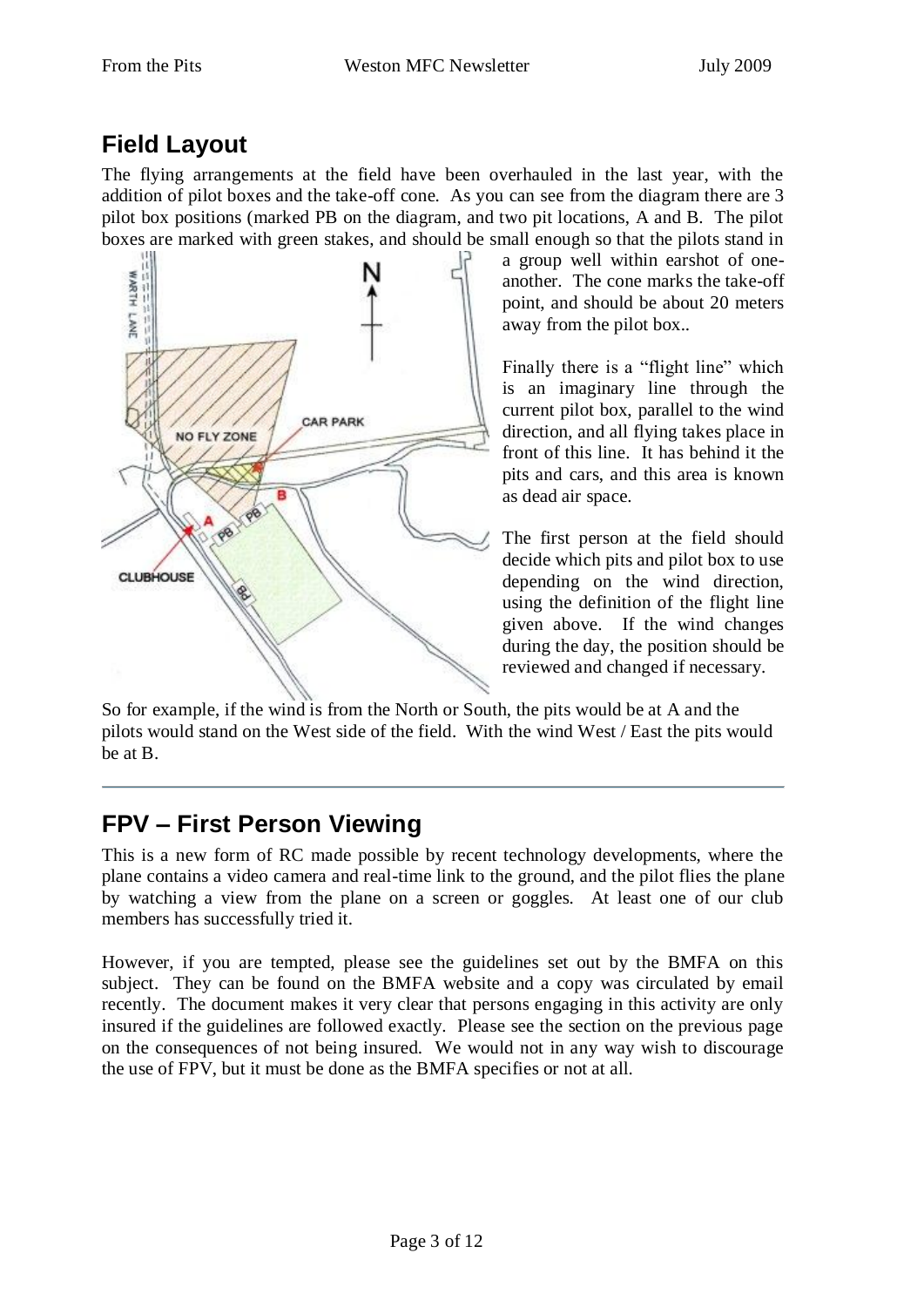# **Club 2000 Pylon Racing – Report from April meeting**

**Pylon racing** is a competition consisting of radio controlled model aircraft flying around a triangular course for ten laps. A number of timed heats are flown, usually four aircraft at a time. The flyers with the lowest aggregate heat times go forward into semi finals and finals. If any pilot cuts inside a pylon one tenth of his heat time is added to that time, two cuts in one heat and that time is disallowed. The aim is to fly as fast as possible without cutting inside any pylons. Each pilot has beside him a caller whose job it is to tell the pilot when the flag man on the furthest pylon has dropped his flag, indicating that the aircraft has reached the required distance up to the number one pylon. Flag men on each pylon will also indicate if any flyer has cut inside.

Pylon events are generally well organised and a good time is had by all competitors. **Club 2000** is intended as an introduction class. The models are cheap to build and use standard motors.

Race meetings take place monthly throughout the summer, either at Northampton or Peterborough. The national championships take place annually.





### **Team Weston arrive & unload**

Journey to Northampton took just over 2 hours. We arrived in good time at 9.15 with racing scheduled to start at 10am. As it happened we didn"t get started until 10.45 – there is always a lot to talk about at the first meeting of the year as new racers are unveiled. The new experimental electric class prompted a lot of conversation –as it turned out their performance seemed to be very similar to their IC counterparts.

### **Our racers assembled in the car park ready for pre race checks.**

There are rules governing plane design. In summary;

1.The fuselage cross section at bulkhead and wing trailing edge shall be a minimum of 2  $1/4$ " X 2  $1/4$ ". Wing fairings, fillets or motor cowlings are not allowed.

2.The wing shall have a minimum span of 35" and shall be a constant cord. The minimum wing thickness shall be 7/8" for the 35" span. The minimum wing area shall be 300 sq.

inches.

3.The only allowable motors will be Magnum 25 R/C, Thunder Tiger Pro 25 R/C, Leo25 R/C, SC 25 R/C, ASP 25 Mk 3 R/C, Irvine 25 R/C, GMS 25 R/C and OS 25 FX.. Standard mufflers & no tuning.

4. Minimum weight, excluding fuel shall be 2 1/4 pounds.

5. The only allowable propeller is a Radio Active Manufacturing 9x6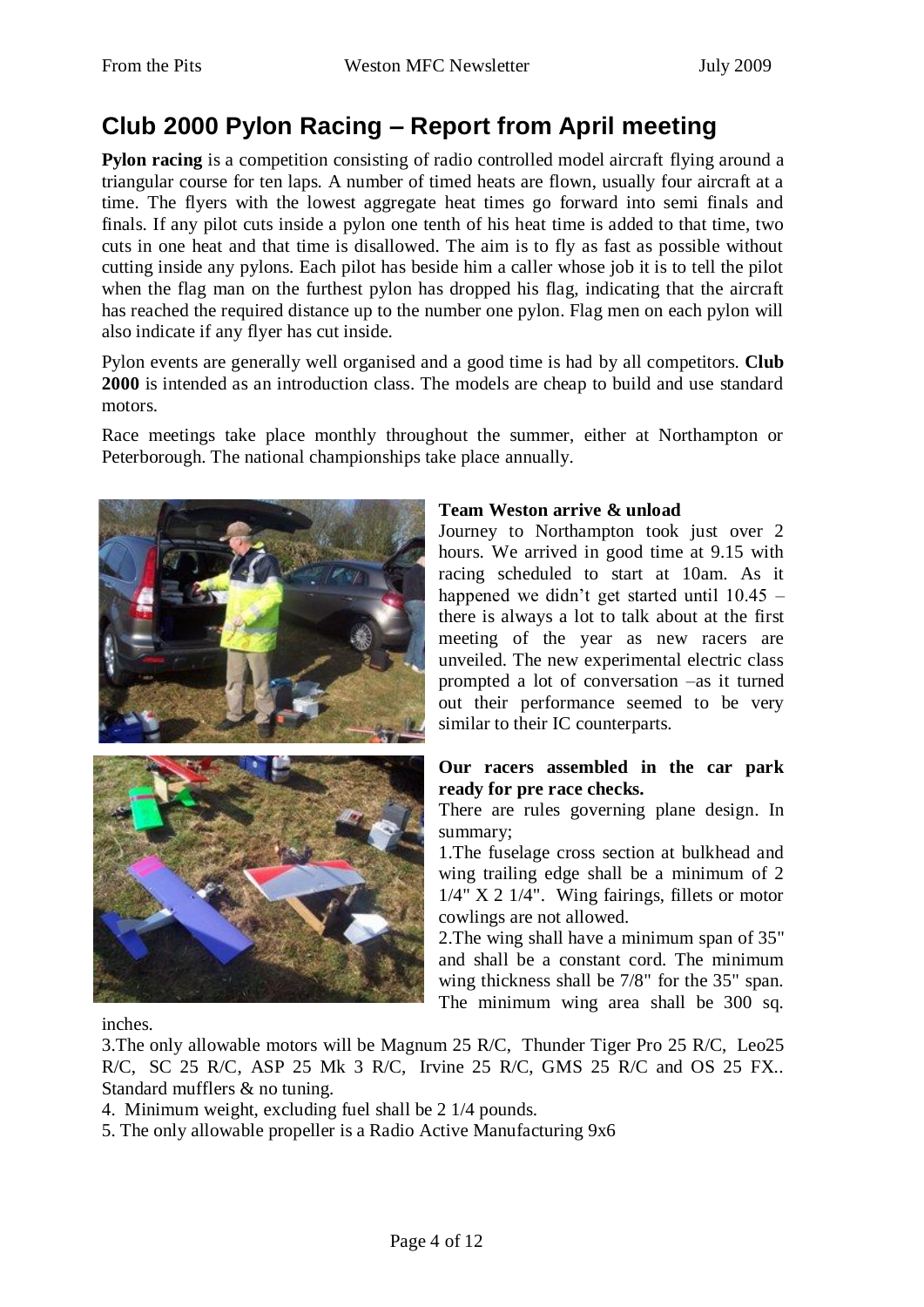

There are two basic plane designs  $-$  v tail (orange in photo) which fly better in knife edge but are harder to set up and fly smoothly – and standard tail (blue) which Mike and I fly. ARTF kits are available too. They come with either balsa or fibreglass fuselages. Fibreglass is quicker to build and more durable - but harder to repair!



### **Support vehicle arrives with trailer containing pylons, safety cages, flags, stop watches etc**

The trailer has been refurbished for this year. You can see the fuel holder and pump mounting on the side of the trailer. Everyone has to use the same fuel for racing.

**Other teams prepare in the car park**



#### **The pits area and control point are in position**

The course layout is a long triangle and is set with the wind blowing from the No1 pylon towards the base pylons when possible.

Course size is 120 ft between base pylons and 380 ft from the base pylons to the No.1 pylon. The start is 60ft from the base pylons. The four launching positions are marked at 15ft intervals along the start line centre to the course. Four time keepers

position themselves along the base line between No. 2 and 3 pylons. Four flag marshals sit at the No1 pylon to signify to the pilot when he has reached the pylon or if he has come inside the pylon. The pylon flag marshals use a "cut board" to signify a cut at the pylons. The course is flown in an anti clockwise direction.

### **Mike surveys the competition**

As a newcomer you start in group 3. When you attain an aggregate time of less than 360 seconds you are elevated to group 2. You are then no longer eligible for group 3 championship points or the group 3 final. When you attain an aggregate time of less than 330 seconds you become a group 1 flyer and are only eligible for group 1 championship points and the overall semis and final.



As novices Mike and I are in group 3.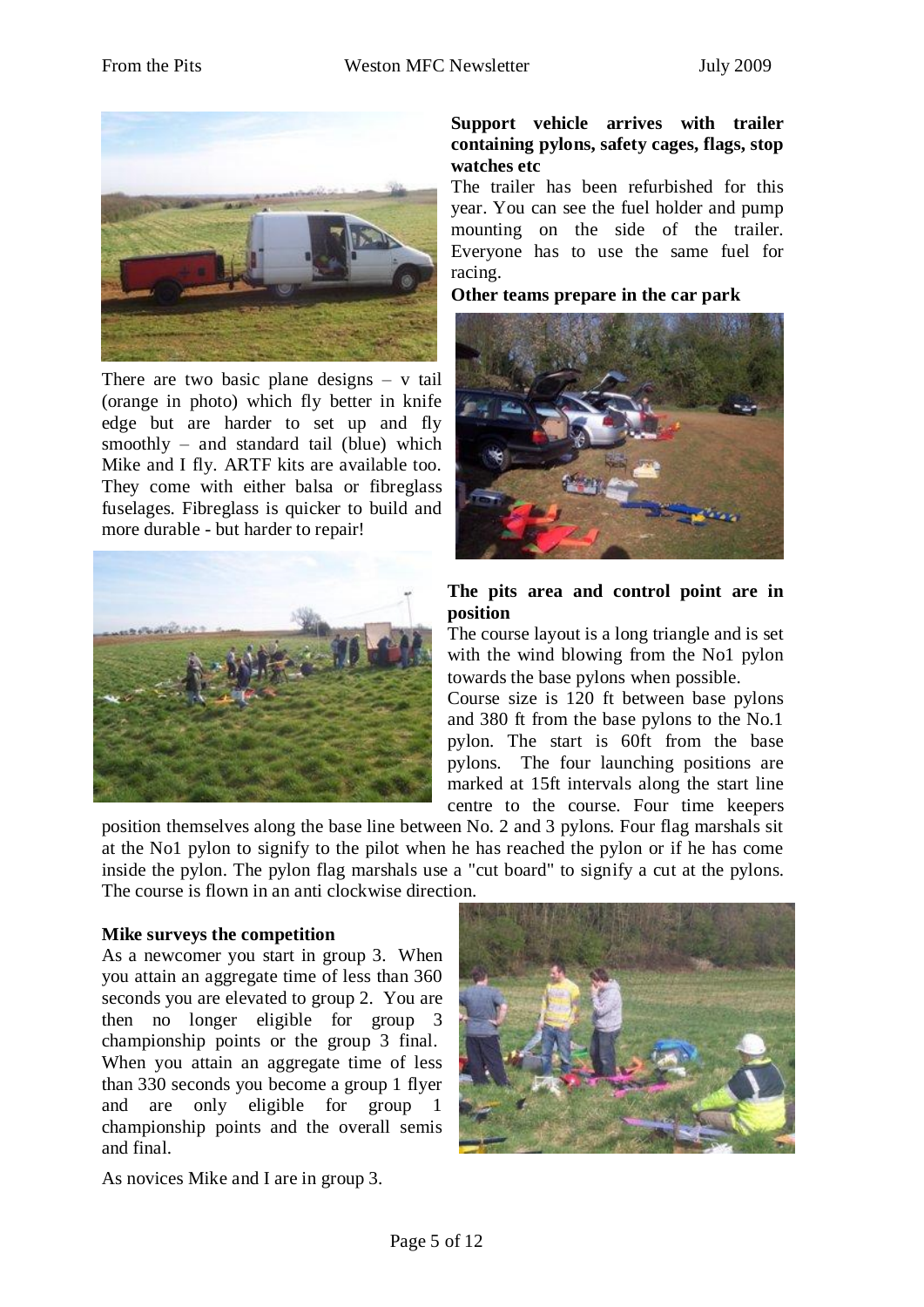#### **Pits area fills up ready for the start of racing**

Time to fill up with the standard fuel and tune up engines to peak rpm.

General consensus is that a well run in Irvine 25 is the best engine – though they now fetch premium prices on Ebay as they are no longer in production. The OS25 FX, recently added to the approved list is second favourite – though they do seem to run better "out of the box'



### **Mike ready to take a turn on pylon 2**

Pylon cuts are marked up and then announced – so pilots know if they are flying too tight and can then adjust during the race. Two cuts and you are disqualified from that race.

Racers do hit the pylons – it makes you duck I can tell you!



Protective head wear is mandatory.



**Looking down the course from the red start point to the first turn**

You can see the blue flag on top of pylon 1 - centre of picture just above the tree line. It gets pretty busy at turn 1 since all four planes typically arrive at once on the first lap!

The secret is to fly smoothly, at constant height and in as tight a circuit as possible. Any sharp change of direction bleeds off the speed very quickly.



### **One minute warning**

The starter;

-asks you to hold up your plane to identify it to the flag men at Pylon 1

-checks there are no clashes in radio frequencies

-asks you to switch on and check controls -gives a one minute warning

-callers/pilots then start engines

-starter drops his flag and away you go!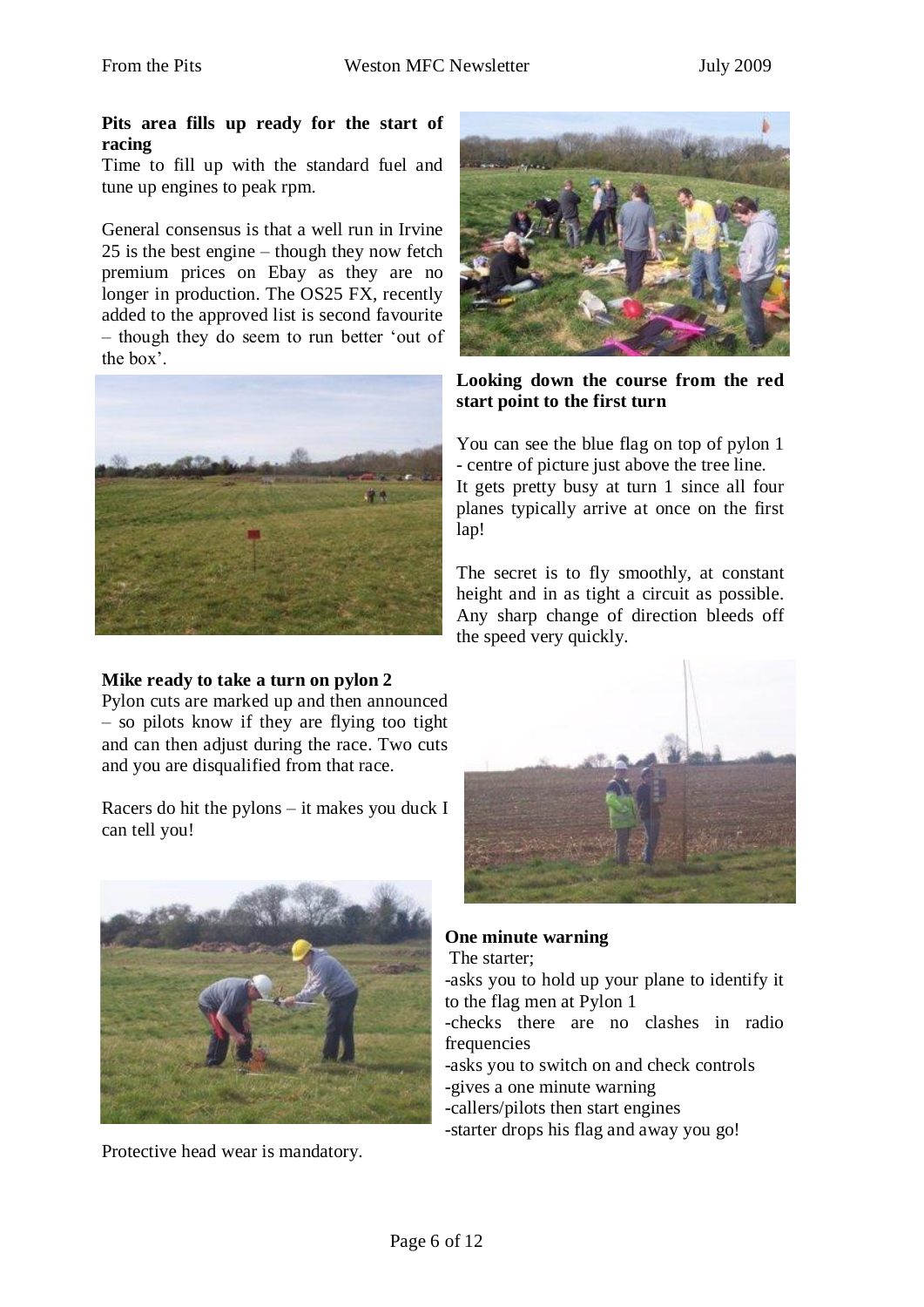#### **Graham Clark, event organiser, gets away to a good start**

The blue tag attached to his trousers enables the flag men at pylons 2&3 to identify any cuts and attribute to the correct pilot.

How did we get on? My best time 102 seconds. Mike's 105 seconds. We both put in enough times on the board to qualify for the Group 3 Final.

For comparison purposes – on average the top Group 1 flyers will do the 10 laps in under 80 seconds. And the best time at last years Nationals was 75.35!



### **HAVE A GO – IT'S A CRACKING DAY OUT!**

#### **Pete Richards**

### **Web Site**

The web site Gallery page has had a slight update recently, and it's now easier to add photos and even videos, the latter being either local or links to youtube. If you have any photos or videos you would like to put there please let me know.

### **Fun Fly**

Well the summer is nearly here and this Sunday saw the start of the fun fly events  $(9<sup>th</sup>$ May) so I thought I would start with something simple, The two minute Flight.

Points awarded for the closest time under two minutes timed from take off to the time the wheels touch the patch. No score if you are over two minutes or you do not land on the patch.

With nine pilots competing only four had a usable time, the results are as follows-

| 1st             | Steve Kitteridge | $1m 50$ secs |
|-----------------|------------------|--------------|
| 2 <sub>nd</sub> | Dave Tremellin   | 1m 30s       |
| 3 rd            | Pete Richards    | $1m\,33s$    |
| 4 th            | Neville Brownlee | 8s           |
|                 |                  |              |
|                 |                  |              |

#### **No Score**

| Will Richards  | $2m\,03$         |
|----------------|------------------|
| Mike Ling      | 2m <sub>08</sub> |
| Gerry Crossman | 2m 25            |
| Robin Muir     | 2m <sub>04</sub> |
| Mike Pope      | 2m <sub>04</sub> |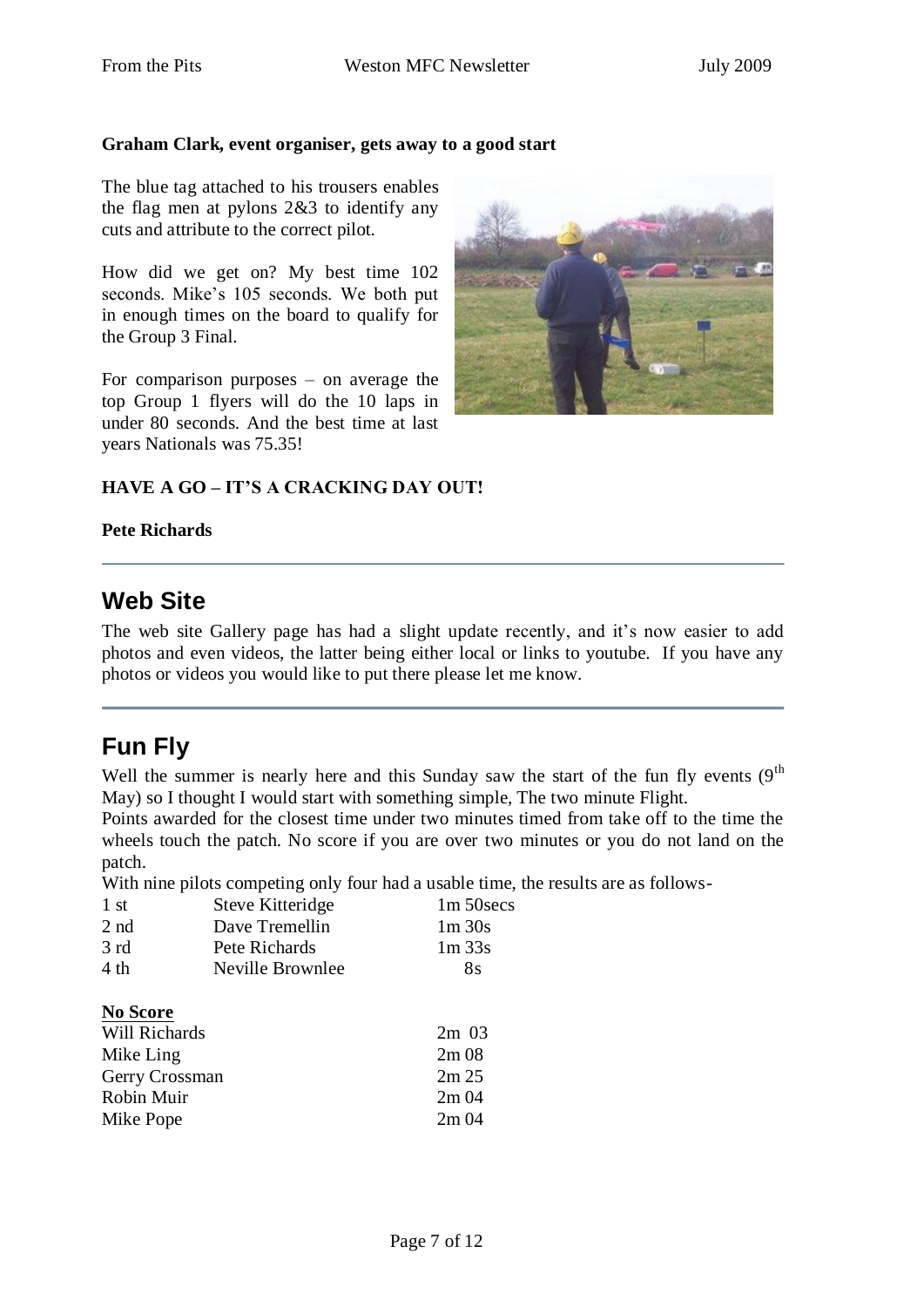# **Nailsea Photographic Club Visit**

The club recently played host to a visit by Nailsea Photographic club who had asked to come along and take some photos. As you might expect there was some serious camera kit present, and they take it seriously! Fortunately the weather was kind with a sunny day, although the strong wind restricted flying somewhat.

There are 10 CDs circulating with all the pictures taken and I am gradually putting a selection on the website.



# **Seen at the Field**

**Pete Richards** hasn"t had a lot of luck with this Eurofighter; firstly lacking in engine power, then suffering from too-small wheels on the launching dolly, and finally breaking its engine off (twice!) when handlaunched.





# **Wot Trainer – A Cautionary Tale**

I received this by email from Barrie Taylor, about the article in the April 2007 newsletter. Reprinted with permission.

I am a member of the Stockport Model Flying Club, and have just read your newsletter on the web, and have read about the demise of the Wots Wot biplane, with the questionable aileron hinges, and thought you may be interested in our experiences. Last year two of our members purchased Wot Trainers, the first one on its maiden flight, lost an aileron, when he rolled it, he then could not save it from the black bin liner. The second one, again on its maiden flight, lost its elevator, and this too crashed. We then heard that a member from a neighbouring club, The Phoenix, had lost his elevator, and one aileron, both at once, on the first flight, and crashed. In every case the hinges had pulled out, due to them not being pinned. In all cases, they said that one would expect them to be pinned when one is paying this much for a trainer. Of course the Wots Wot is a kit, and the original builder should have pinned them. I just thought you may be interested, in case any of your members may be tempted to buy a Wot trainer.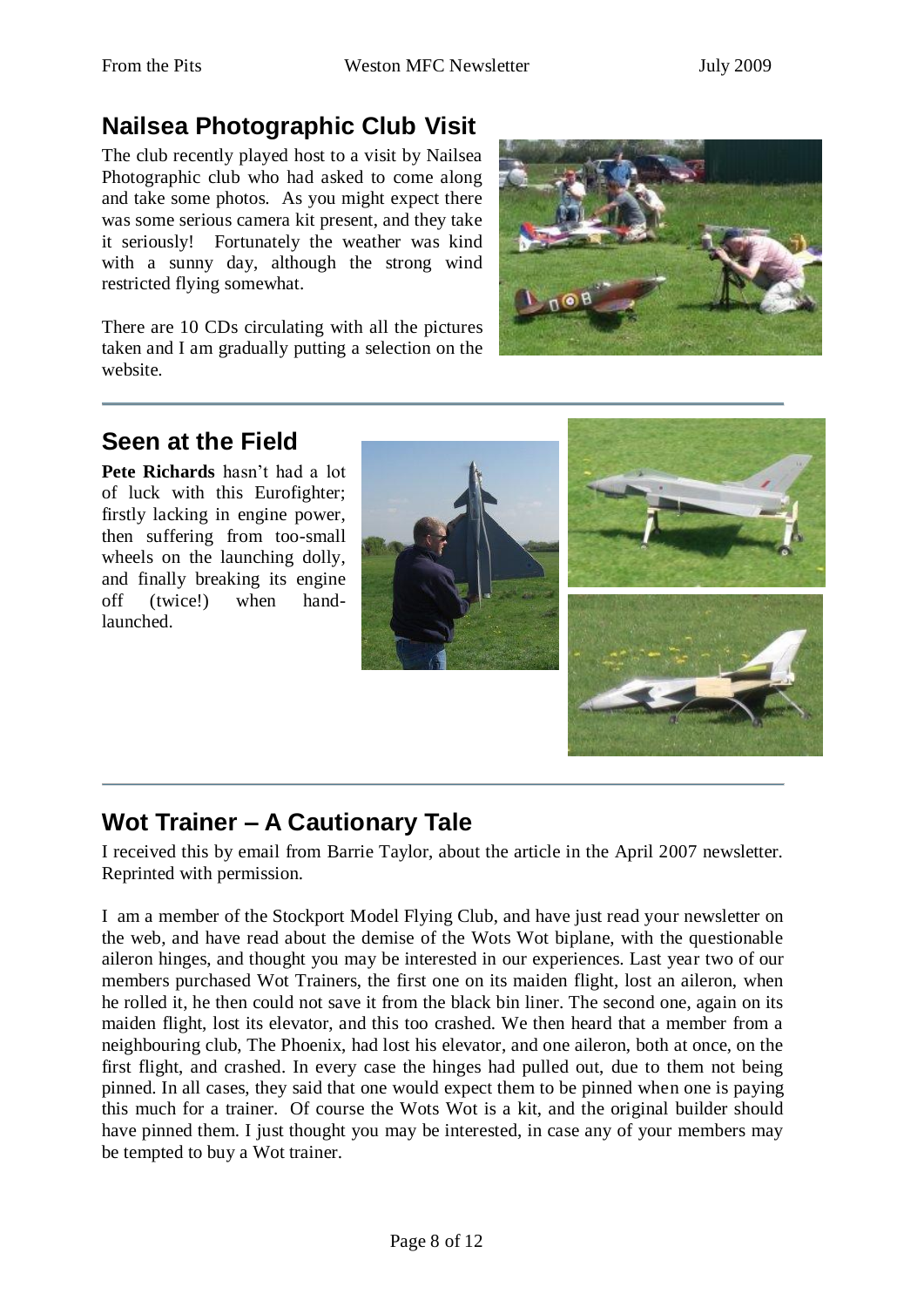# **Fleet Air Arm Museum Autumn Model Show**

I received an email through the web site from the Fleet Air Arm Museum in Yeovilton which I thought may be of interest. Below is an extract from the email, and you can read more at their web site<http://www.fleetairarm.com/en-GB/events.aspx>

### **Oct 17th Autumn Model Show 2009**

Every year, the Fleet Air Arm Museum has run successful model shows in February and October. Historically both shows have had similar exhibitors - mainly plastic plus an impressive flying display by the BMFA.

Commencing with our Autumn Show (Oct  $17<sup>th</sup>$  2009) we plan to increase the amount of radio controlled exhibitors and traders so that the Autumn Show will be biased towards radio controlled exhibitors and traders and the February Show will continue to be biased toward plastic.

Weather permitting, the British Model Flying Association will, once again demonstrate their skills, flying a range of their spectacular radio controlled aircraft.

# **Spot the model!**

More to the point, was it your model? If so you shouldn"t have left it behind!

Seriously though, don"t just leave any rubbish at the site, including crashed models. Please take all litter home with you.



# **World Aviation Information Files**

We now have 8 volumes of these files, kindly donated to the club by the widow of Ian Davies who belonged to the club a number of years ago. They will be placed in the clubhouse the next opportunity I get, and will be available to borrow.

I don"t think they are a complete set, and they"re not indexed ( a job for a rainy day for someone!) but there is a large amount of reading material for anyone interested in aircraft.

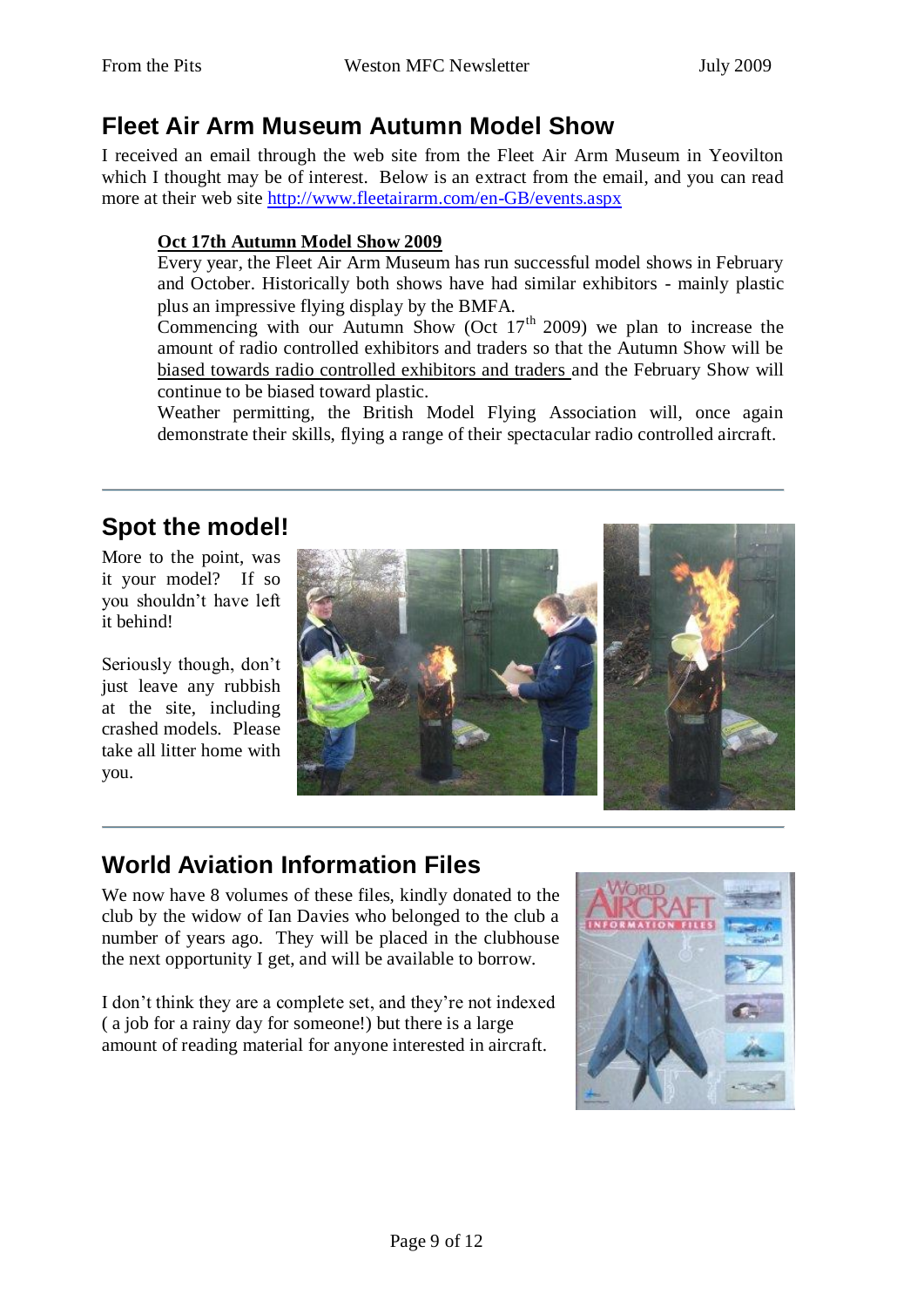## **Hawker Hart**

I described in the last issue my first venture into electric flying in the form of a 1/10 scale Hawker Hart. At that time it had reached the stage of a bare airframe. Well it's now finished, although not yet flown as I write.

Covering was done in traditional form with tissue, nylon and dope, finished with a silver car paint spray. The nose area, which was aluminium panels on the full size, was covered in "Aluclad", a thin adhesive-backed aluminium foil. Rigging



is from nylon fishing line. The main advantage over my larger biplanes is that this one will go in the car without disassembling it!

# **'Spektrum Tip'.**

As a confirmed Spektrum user and approaching senility, since changing to 2.4 I have been a little wary of misplacing the Spektrum BIND PLUG. Having recently read an article in the November edition of 'Marine Modelling International' by their contributor Chris Jackson I have discovered that my worries were groundless.

It seems there is nothing mysterious about the bind plug after all, he says that a spare bind plug can be easily made up from an old servo plug. Just remove the centre wire (red) complete with its brass socket and solder the two outer wires together. And that's it!

**Roy Shaw.**

# **Casualties**

**Mike Stinchcombe**"s Magnum reduced to a boot-full of bits after a high-speed "arrival" (well there"s not really any other kind of "arrival" with a Magnum...)

Mike Barnett's "Dual Ace" twin was a refreshingly different model, and Mike had a dozen or so good flights before it also bit the dust, thought to be due to an engine failure, which is notoriously hard to cope with in a twin.

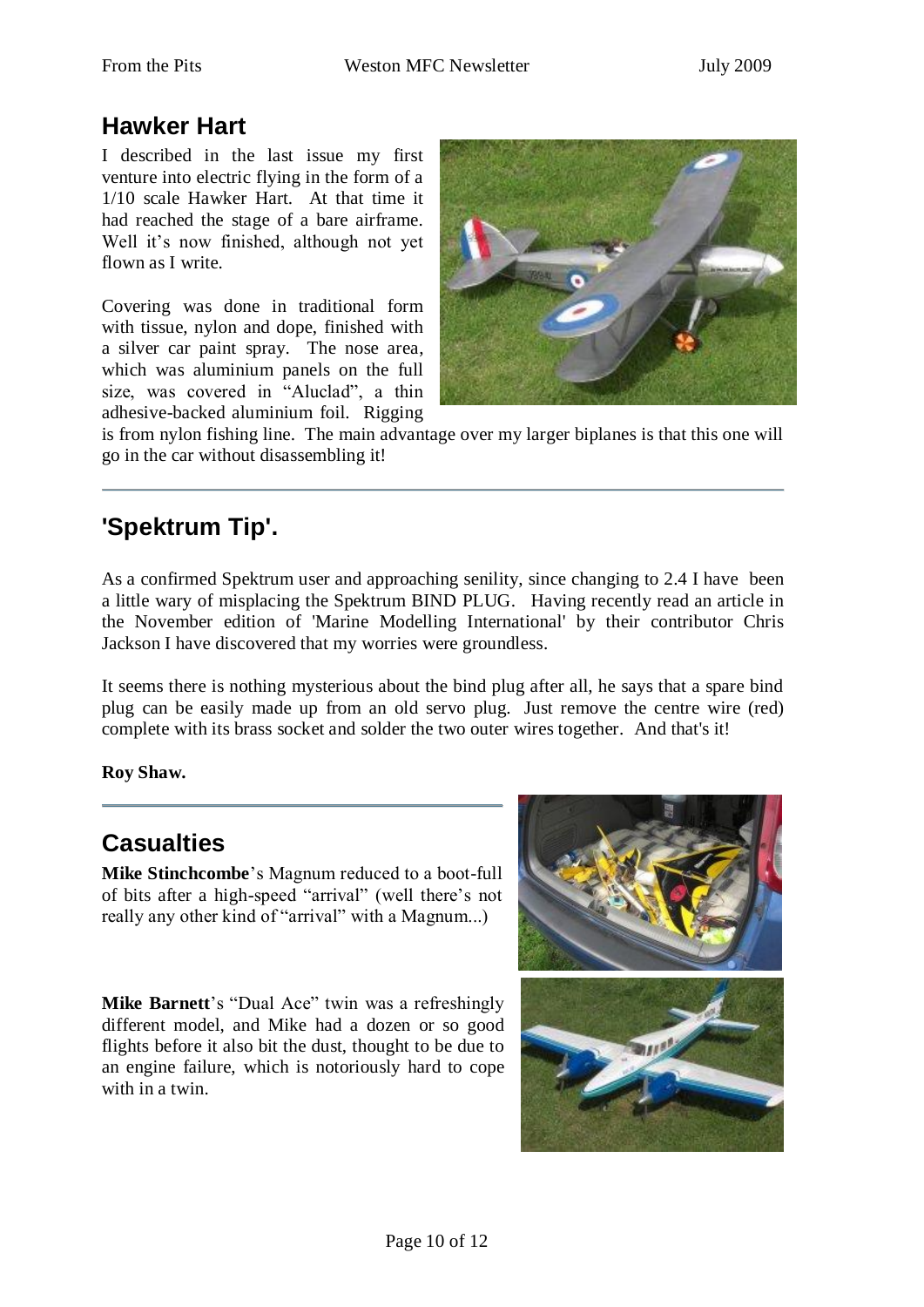# **The History of RC**

How long has RC been around? The answer is probably longer than you think. The earliest recorded evidence was found in these rock paintings discovered in ancient caves deep beneath Milton Keynes. From the length of the aerial archaeologists have determined that they had probably not yet mastered 2.4GHz, not really surprising given that they had yet to discover fire or invent the wheel either.

The ancient Egyptians were heavily into slope soaring. The boy king Tutankhamun was given a glider for his birthday, but faced a major problem: the Nile delta was flat and there were no slopes. So he ordered one built, cleverly shaped with four sides so he was always able to fly whatever the wind direction. The idea caught on and several were built.

The next evidence is from Roman times, at the mighty circular Colosseum in Rome, once thought to have been intended for chariot racing but now known to have been built for the 21BC world control-line championships. Here the stadium regularly echoed to the sounds of tuned pipes and to Julius Caesar's famous and oft-repeated cry of "Friends, Romans, Countrymen, lend me your glow-start, "cos I forgot to put mine on charge last night".







Incidentally, anyone who has been to the Colosseum recently will have noticed that it is oval. Historians explain that, just as the Leaning Tower of Pisa was originally built vertical and has leant over with time, so the Colosseum was originally built circular but has gone out-of-round with age.

On to the middle ages, and this section of the famous Bayeux Tapestry shows the villagers pointing excitedly skywards at King Harold"s immaculate scale model of the Handley-Page Harrow bomber. Unfortunately, seconds after this picture was sewn, Harold lost control, leading to the incident which every schoolboy knows about from his history lessons: In 1066, King Harold was hit in the eye by a Harrow.

RC seems to have then entered a hiatus until revived by the Victorians. Queen Victoria herself was "not amused" when Albert crashed his Ready Trainer into the ornamental fountain at the palace, and the great West Country engineer Isambard Kingdom Brunel took up model flying when he retired. Unfortunately, having spent his life building huge structures out of cast iron, steel plate and rivets, he was unable to contemplate using anything else. His version of the Extrawot, built from left-overs from the SS Great Britain, weighed 1.5 tons and couldn"t be lifted off the kitchen table, let alone down to the flying field.